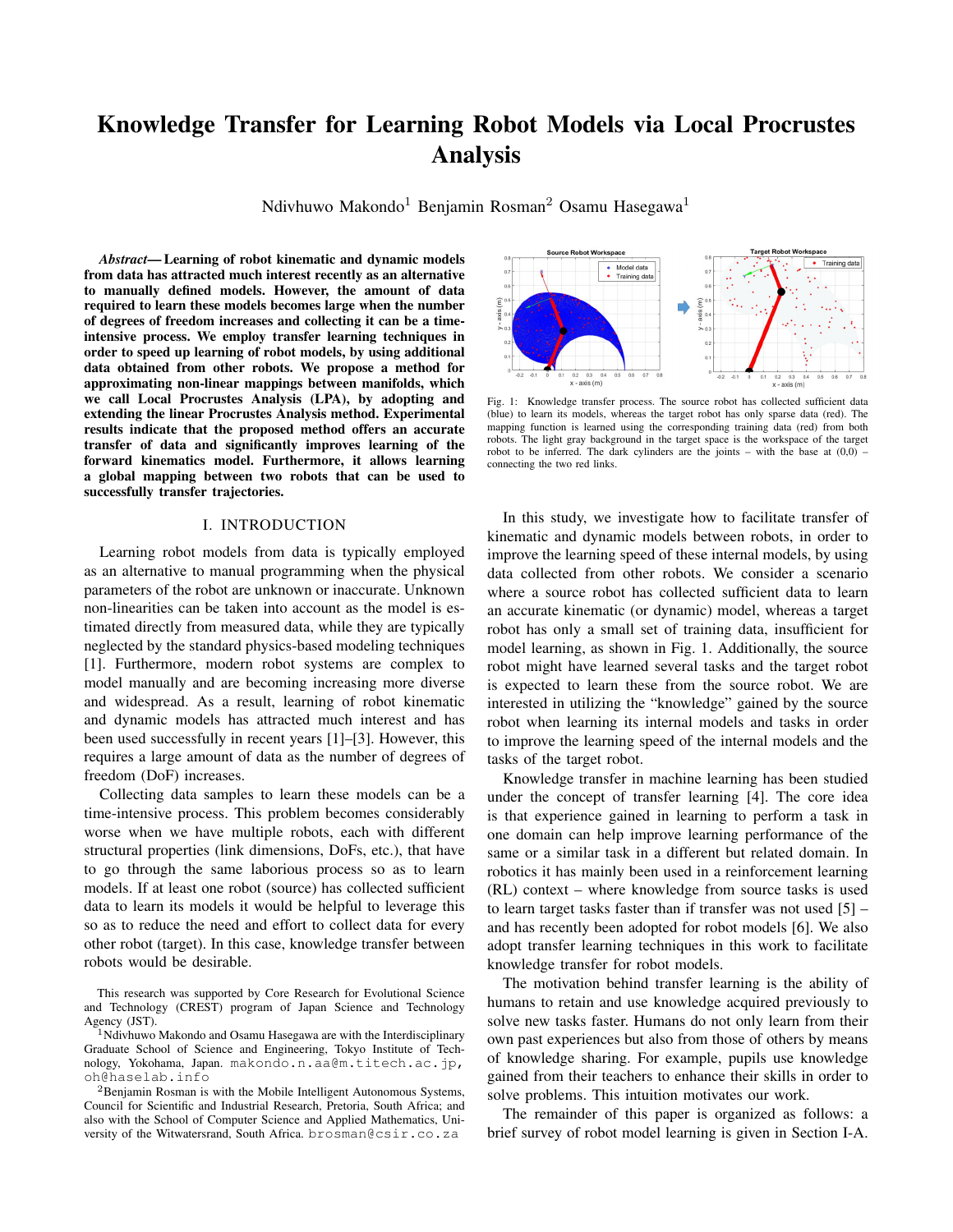Then, we present a general introduction to transfer learning in Section I-B, also highlighting related work. Section II lays the framework of our approach and introduces an algorithm adopted in this work, and in Section III we detail our proposed algorithm. In Section IV we show experiments where our proposed algorithm improves robot model learning and compare to an existing algorithm, while conclusions and future work are discussed in Section V.

#### *A. Robot Model Learning*

Robot model learning is the process whereby robots automatically generate internal models based on information which is extracted from the data streams available to the robot [1]. Based on these models, robots are able to interact with and influence the environment around them. Typically considered models are forward kinematics [7], inverse kinematics [2], [8], inverse dynamics [3], [7], [9] and operational space control [10], [11]. These models are typically learned by employing well known regression techniques; with an exception of inverse kinematics, which is an ill-posed problem and requires specific solutions. For more information about robot model learning, the reader is referred to a survey [1].

In order for these models to be effectively used much data needs to be acquired. This process can be expensive, but a number of techniques for dealing with this exist, including goal babbling [12]. Typically in kinematics modeling the models need to be defined everywhere in the robot domain. In contrast, models for inverse dynamics and operational space control may be only defined in the domain of the task to be learned and that task may not necessarily cover the entire robot domain. Thus, less data is required for these compared to forward kinematics. In this paper, we primarily focus on speeding up learning of models that are defined in the entire domain of a robot such as forward and inverse kinematics, but our method is applicable to the other models mentioned above.

#### *B. Transfer Learning*

Transfer learning is applied in cases where the training and test data are drawn from different feature spaces and different distributions [4]. This is because standard machine learning techniques would typically require new training data when the distribution changes, which can be expensive to collect. In this case, learning can be improved by supplementing the new dataset with additional datasets from the same or different domains. Transfer learning requires a source task associated with the source domain and a target task associated with the target domain. In our case of robot learning, the domain could refer to the joint space and the end-effector workspace of the robot, and the task could be one of the models to be learned, e.g., inverse kinematics. Several approaches have been developed including instancebased transfer learning [13], feature-based transfer learning [14], parameter sharing [9] and relational-knowledge-transfer [15]. Transfer learning has been widely applied [4], with applications including text categorization [16], Naive Bayes classification [17], boosting [13] and WiFi localization [14].

There have been only a few attempts to apply transfer learning for robot models. Bocsi et al. [6] recently proposed a method to transfer robot models using the Procrustes Analysis algorithm (PA) [18]. Their goal is to transfer a task from the source robot to the target robot in order to speed up learning of the target task, by using additional data from the source task. This approach is similar to that of Pan et al. [14] in that they use dimensionality reduction to find a common latent feature space of the source and target data. They then find a linear transformation between the source and target in this latent space. This creates a bridge through which data can be transferred between the two data spaces.

In this paper we adopt and extend the same framework. However, instead of transferring knowledge about a single task [6], we are interested in learning a global mapping between the source robot domain and the target robot domain, similar to the Heterogeneous Domain Adaptation (HDA) framework for classification problems [19]. This will allow all tasks that are learned in the source domain to be automatically transferred to the target domain without having to learn an independent mapping for each task. We show in our experiments that applying a linear mapping function is limited and we thus propose an extension to the Procrustes Analysis algorithm, which we call Local Procrustes Analysis (LPA), to approximate non-linear mappings.

## II. KNOWLEDGE TRANSFER IN ROBOT LEARNING

The aim of our work is to transfer a model from a source robot to a target robot in order to improve the learning process of the target tasks. We assume the source and target datasets,  $D^s = {\theta_i, x_i}_{i=1}^{N_s}$  and  $D^t = {\theta_i, x_i}_{i=1}^{N_t}$ , are samples from the source and target domains  $\chi^s \in \overline{\mathbb{R}}^{\overline{d}_s + m_s}$ and  $\chi^t \in \mathbb{R}^{d_t+m_t}$ , respectively; where  $N_s$  and  $N_t$  are the sizes of the respective datasets,  $d_i$  is the number of DoFs of robot  $i$  and  $m_i$  is the corresponding number of variables representing the end-effector pose. In each case, the vector  $\theta$ contains the joint angles and the vector  $x$  contains the endeffector pose variables. For simplicity we present our work for kinematic models, and specifically forward kinematics. However, our method can be applied to the other models described above. For models that track a specific trajectory such as inverse dynamics and operational space control, the datasets  $D^s$  and  $D^t$  represent the data collected in the domain of the task and not the robot domains. Our objective is to find a mapping  $f$  that enables us to map points from the source domain  $\chi^s$  to the target domain  $\chi^t$ , i.e.,  $f: \chi^s \mapsto \chi^t$ , using the samples in  $D^s$  and  $D^t$ .

We consider a case where the source robot has collected sufficient data to learn its models whereas the target robot has not, i.e.,  $N_t \ll N_s$ , and we assume that we know correspondences between a subset of  $N_t$  points of the source data and all of the target data. In practice, this is not always possible and some optimal matching of points is required<sup>1</sup>. In general, the dimensions of  $D<sup>s</sup>$  and  $D<sup>t</sup>$  may not match

<sup>&</sup>lt;sup>1</sup>This is related to the correspondence problem often encountered in the programming by demonstration (PbD) framework [20].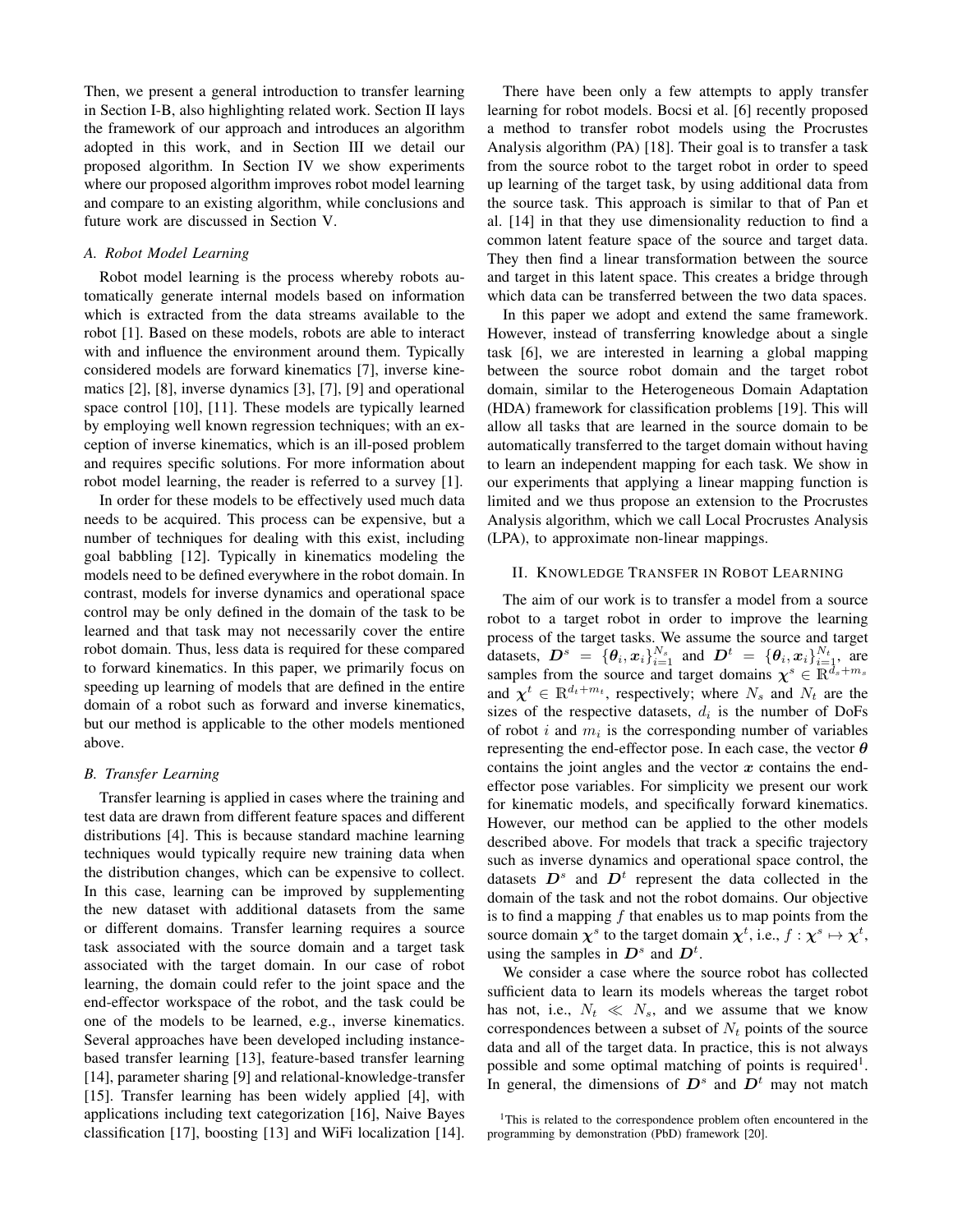due to the robots having different DoFs and different end– effector workspace dimensions, i.e.,  $d_s \neq d_t$  and  $m_s \neq m_t$ . To overcome this problem, Bosci et al. [6] use dimensionality reduction to find a low dimensional representation of the datasets  $D<sup>s</sup>$  and  $D<sup>t</sup>$  with the same dimensionality and then compute the linear mapping in this latent space. In our work we assume that, if required, the datasets have already been mapped into this latent space. Our goal is then to find a nonlinear mapping between the two datasets. We now present the Procrustes Analysis algorithm [6], [18] for modeling linear mappings, which we adapt in Section III to build our nonlinear mapping method.

## *A. Procrustes Analysis*

In the Procrustes Analysis method, the goal is to learn a mapping  $f$  that maps points between the source manifold  $\mathbb{Z}^s$ and the target manifold  $\mathbf{Z}^t$ , where  $\mathbf{Z}^s \subset \boldsymbol{\chi}^s$  and  $\mathbf{Z}^t \subset \boldsymbol{\chi}^t$ . The manifolds are assumed to be of the same dimension and contain the same number of paired elements, i.e.,  $z_i^s$  matches  $z_i^t$  for  $i = 1, ..., N_t$ , and  $\overline{Z}^s = \{z_i^s\}_i^{N_t}$  and  $\overline{Z}^t = \{z_i^t\}_i^{N_t}$ . This method was developed by Wang and Mahadevan [18] and was adopted by Bocsi et al. [6] for robot models. We present it here as originally described [6] and then introduce our extension to non-linear mappings in the next section.

First, the data is centered by subtracting the mean and then it is whitened by dividing by the standard deviations as follows,

$$
s = B^s(z^s - \omega^s), \tag{1}
$$

$$
\boldsymbol{t} = \boldsymbol{B}^t(\boldsymbol{z}^t - \boldsymbol{\omega}^t),\tag{2}
$$

where  $s \in M^s$  and  $t \in M^t$  are the standardized elements. The values  $\boldsymbol{\omega}^s = \mathbb{E}\{\mathbf{Z}^s\}$  and  $\boldsymbol{\omega}^t = \mathbb{E}\{\mathbf{Z}^t\}$  are the means of the data, where  $\mathbb{E}\{\cdot\}$  denotes the expectation operator. Matrices  $B^s$  and  $B^t$  can be obtained using the Singular Value Decomposition (SVD) of the covariance matrices of  $Z^s$  and  $Z^t$  respectively, and are such that the data  $M^s$  and  $M<sup>t</sup>$  are whitened.

The manifold alignment function is modeled as a linear mapping  $f : M^s \mapsto M^t$ , with  $f(s) = As$ , where  $A^{J \times J}$  is a transformation matrix with J as the dimension of the manifolds. Wang and Mahadevan [18] minimized  $||T - f(S)||_F$  where S and T are matrices formed from the data of  $M^s$  and  $M^t$ , and  $\|\cdot\|_F$  is the Frobenius norm. Bocsi et al. [6] minimize the expected loss of the transformation instead. We find the parameters  $A$  such that the expectation of the error of the transformation  $L(A)$  is minimized, i.e.,

$$
A = \underset{r}{\arg\min} L(A) \tag{3}
$$

with

$$
L(\boldsymbol{A}) = \mathbb{E}\{(\boldsymbol{t} - \boldsymbol{A}\boldsymbol{s})^T(\boldsymbol{t} - \boldsymbol{A}\boldsymbol{s})\}
$$
  
=  $tr(\boldsymbol{\Sigma}_{tt} - 2\boldsymbol{A}^T\boldsymbol{\Sigma}_{ts} + \boldsymbol{A}^T\boldsymbol{\Sigma}_{ss}\boldsymbol{A})$  (4)

where  $\Sigma_{ss}$ ,  $\Sigma_{tt}$  and  $\Sigma_{ts}$  are covariance matrices and L is a loss function. The minimization can be performed by setting the derivative of  $L(A)$  to zero. After differentiation we get  $0 = -2\Sigma_{ts} + 2A^T\Sigma_{ss}$ , giving

$$
A = \Sigma_{ss}^{-1} \Sigma_{ts}.
$$
 (5)

A new point  $s_{\star} = B^s(z_{\star}^s - \omega^s)$  in the source manifold can then be mapped using  $\hat{z}_{\star}^t = B^{t-1} A s_{\star} + \omega^t$ , where  $\hat{z}_{\star}^t$  is the transferred point. This method works well for manifolds that are linear transformations of each other. In the next section, we detail our proposed method that extends to non-linear manifold mapping.

## III. LOCAL PROCRUSTES ANALYSIS

Our method, LPA, was inspired by locally weighted methods [3], [7], [21]. The core idea of these methods is that a non-linear function is approximated by weighting the outputs of locally linear functions. In practice, the data is clustered online, such that each cluster is associated with a linear model, and the prediction of a query point is a weighted sum of the outputs of the M linear models that are closest to the query point. The weights are computed using a similarity measure between clusters and the query point based on the Gaussian kernel [7]. The same idea could be applied with local Gaussian Processes (GP) [3].

In this paper, we approximate a non-linear mapping between two manifolds by using locally linear mappings. We apply the Procrustes Analysis method presented in Section II-A to model each of our linear mappings. To this end, we cluster the data into  $K$  clusters and compute the mapping for each cluster. Algorithm 1 shows the LPA process. The symbols will be discussed throughout the explanation in the next section. In order to obtain meaningful clustering information, we reduce the dimensionality of the datasets to some latent space wherein the variance of the data is maximized. This is because our data may be redundant, e.g., the end-effector workspace of a robot arm is related to the joint space through kinematic equations. In our experiments Principal Component Analysis (PCA) proved sufficient but any dimensionality reduction technique can be used, as long as it allows new points to be mapped onto the latent space.

# *A. Clustering and Mapping*

The assumptions we make in LPA are that the domains are locally continuous and smooth. This means that points in the same local neighborhood in the source domain are mapped to the same neighborhood in the target domain, and that they share the same locally linear mapping. Our goal then is to represent the two datasets  $D^s$  and  $D^t$  by a mixture of K

| <b>Algorithm 1</b> Local Procrustes Analysis |  |  |  |  |
|----------------------------------------------|--|--|--|--|
|----------------------------------------------|--|--|--|--|

| 1: IN: Training set $Z^s$ and $Z^t$                                                                                            |
|--------------------------------------------------------------------------------------------------------------------------------|
| 2: $(\mathcal{Z}^s, \mathcal{Z}^t, f_{pca}) \Leftarrow \text{PCA}(\mathbf{Z}^s, \mathbf{Z}^t)$                                 |
| 3: $(\Pi, K) \leftarrow \text{initEM}(\mathcal{Z}^s, \mathcal{Z}^t)$ {see Section III-B}                                       |
| 4: $\Pi \Leftarrow \text{fitGMM}(\mathcal{Z}^s, \Pi, K)$                                                                       |
| 5: for each cluster $k \in [1, K]$ do                                                                                          |
| 6: Compute $B_k^s$ , $B_k^t$ , $\omega_k^s$ and $\omega_k^t$ from (1) and (2)                                                  |
| 7: Compute $A_k$ from (5) {see Section II-A}                                                                                   |
| $8:$ end for                                                                                                                   |
| 9: $\Theta = \{ \boldsymbol{A}_k, \boldsymbol{B}_k^s, \boldsymbol{B}_k^t, \boldsymbol{\omega}_k^s, \boldsymbol{\omega}_k^t \}$ |
| 10: OUT: $\{\Pi, \Theta, f_{pca}\}\$                                                                                           |
|                                                                                                                                |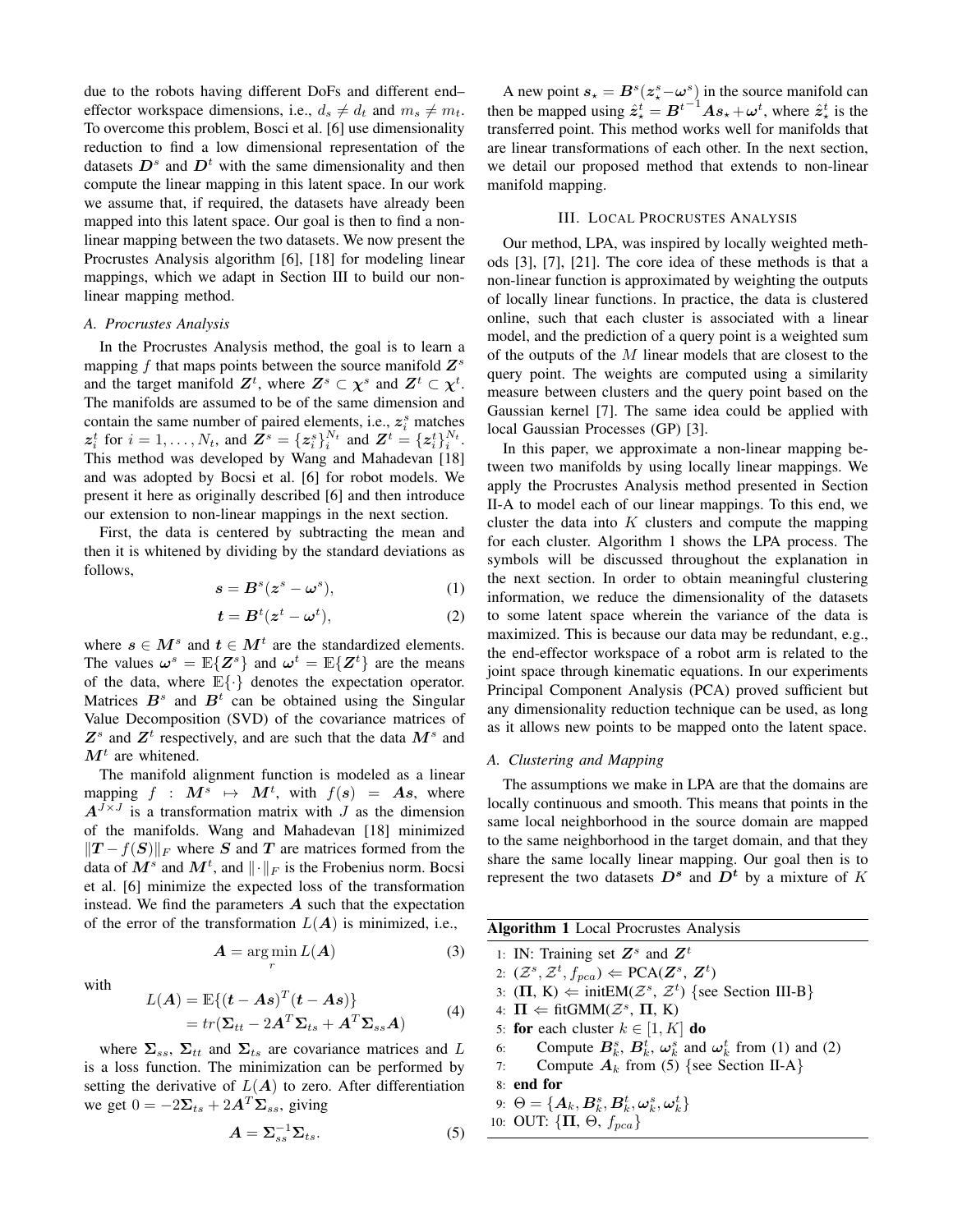regions where corresponding points in the datasets map to the same region, as shown in Fig. 2. We select  $N_t$  corresponding points,  $\mathbf{Z}^s \subset \mathbf{D}^s$  and  $\mathbf{Z}^t \subset \mathbf{D}^t$ , in both datasets as our training data. We employ Gaussian Mixture Modeling (GMM), where the Gaussian mixtures correspond to the local regions, trained using the Expectation–Maximization (EM) algorithm, because it enables us to naturally interpolate the output of local mappings using component responsibilities as weights.

A GMM is represented by three parameters: the mixing coefficients  $\pi_k$ , the mean vectors  $\mu_k$  and the covariance matrices  $\Sigma_k$ . The total probability density is then defined as a superposition of  $K$  Gaussian densities of the form

$$
p(\boldsymbol{x}) = \sum_{k=1}^{K} \boldsymbol{\pi}_k \mathcal{N}(\boldsymbol{x} \mid \boldsymbol{\mu}_k, \boldsymbol{\Sigma}_k),
$$
 (6)

and the components' responsibilities are defined as

$$
\gamma_k = \frac{\pi_k \mathcal{N}(x \mid \boldsymbol{\mu}_k, \boldsymbol{\Sigma}_k)}{\sum_{j=1}^K \pi_j \mathcal{N}(x \mid \boldsymbol{\mu}_j, \boldsymbol{\Sigma}_j)},\tag{7}
$$

where N is a multivariate normal distribution.  $\gamma_k$  can be viewed as the responsibility that component  $k$  takes for explaining the point  $x$ .

We fit a GMM to the source domain in a latent space defined by the function  $f_{pca}$  and cluster the the projected data  $\mathcal{Z}^s$  of  $\mathbf{Z}^s$  by assigning points to components with the highest responsibilities. We use this clustering information to cluster data in the target domain ( $\mathcal{Z}^t$  projected from  $\mathbf{Z}^t$ ), i.e., points in the target domain that correspond to points in the same cluster in the source domain are clustered together. This means that the clustering is only done on the source domain and then transferred to the target domain. When training a GMM using the EM algorithm, we need to determine the number K of components and initialize the parameters  $\Pi$  =  ${\lbrace \pi_k, \mu_k, \Sigma_k \rbrace}$ . This is done by the function *initEM* in step 3 of Algorithm 1 and will be discussed in detail in the next section.

We then use this information to compute mappings for each cluster in the original dimensions. We represent mappings of the set of clusters by the parameter  $\Theta =$  ${A_k, B_k^s, B_k^t, \omega_k^s, \omega_k^t}$  where the transformation matrix  $A_k$ is computed from (5), matrices  $B_k^s$  and  $B_k^t$  are computed from (1) and (2), and mean vectors  $\omega_k^s$  and  $\omega_k^t$  are also computed from (1) and (2).



Fig. 2: Illustration of LPA for  $K = 2$ . The orange arrows correspond to mappings between Gaussian kernels in the two spaces and the green arrows correspond to the kernels themselves.

## *B. Initialization of the GMM*

The performance of the EM algorithm is dependent on the initialization of its parameters. There are many ways of initializing the EM algorithm and we do not put any restrictions on the choice of method to employ. Here we present our own initialization method that automatically estimates the number K of Gaussian components required.

Algorithm 2 shows the pseudo-code of our initialization method. It employs a hierarchical clustering scheme that starts with one cluster and splits it into two if some conditions are not met. This is repeated for all clusters at each iteration until the conditions are satisfied. The datasets  $\mathcal{Z}^s$ and  $\mathcal{Z}^t$  are projected from their corresponding datasets in the original dimension in step 2 of Algorithm 1. The vector *h* contains indices  $h_n$  where  $h_n = k$  indicates that  $\hat{z}_n^s \in \mathcal{Z}^s$ and  $\hat{z}_n^t \in \mathcal{Z}^t$  belong to cluster  $k$   $(1 \leq n \leq N_t)$ .  $c_k$  is the mapping error of a cluster and is defined as follows

$$
c_k = \frac{1}{N_k} \sqrt{\sum_{n=1}^{N_k} ||\mathbf{B}_k^{t-1} \mathbf{A}_k \mathbf{s}_n + \boldsymbol{\omega}_k^t - \hat{\mathbf{z}}_n^t ||^2},
$$
 (8)

where  $N_k$  is the number of points in the cluster,  $s_n$  is computed from  $\hat{z}_n^s$  using (1),  $\hat{z}_n^s$  and  $\hat{z}_n^t$  are the latent points in the cluster that are in correspondence with each other in the source domain and target domain respectively. If this mapping error is greater than some threshold  $c_{min}$ , the cluster is split into two using the  $k$ -means algorithm in step 7, and if the number of points in the resulting clusters,  $N_{C_1}$ and  $N_{C_2}$ , are less than some threshold  $N_{min}$ , the cluster is not split.

Algorithm 2 Initialize GMM 1: IN: Training sets  $\mathcal{Z}^s, \mathcal{Z}^t$ 2: Initialize index vector  $h$  to ones and  $K = 1$ 3: while not terminated do 4: for each cluster  $k \in [1, K]$  do 5: Compute  $c_k$  on data belonging to cluster  $k$ 6: if  $c_k > c_{min}$  then 7: Split cluster  $C_k$  into two  $(C_{k,1}$  and  $C_{k,2})$ 8: **if**  $N_{C_{k,1}} \geq N_{min}$  and  $N_{C_{k,2}} \geq N_{min}$  then 9: Update index vector  $h$ 10: end if 11: end if 12: end for 13: Update number of clusters K 14: end while 15: OUT: K, h

The threshold  $c_{min}$  reflects the error that one is willing to tolerate and in our experiments we set this to 0.001 m. If one can tolerate large errors and one cluster is sufficient, our algorithm is equivalent to the original PA. The threshold  $N_{min}$  ensures that in cases where we do not have enough training data small clusters are not split. This value is set to be at least the dimension of the original datasets, i.e.,  $N_{min} \geq d_s + m_s$ . If a cluster is split the index vector h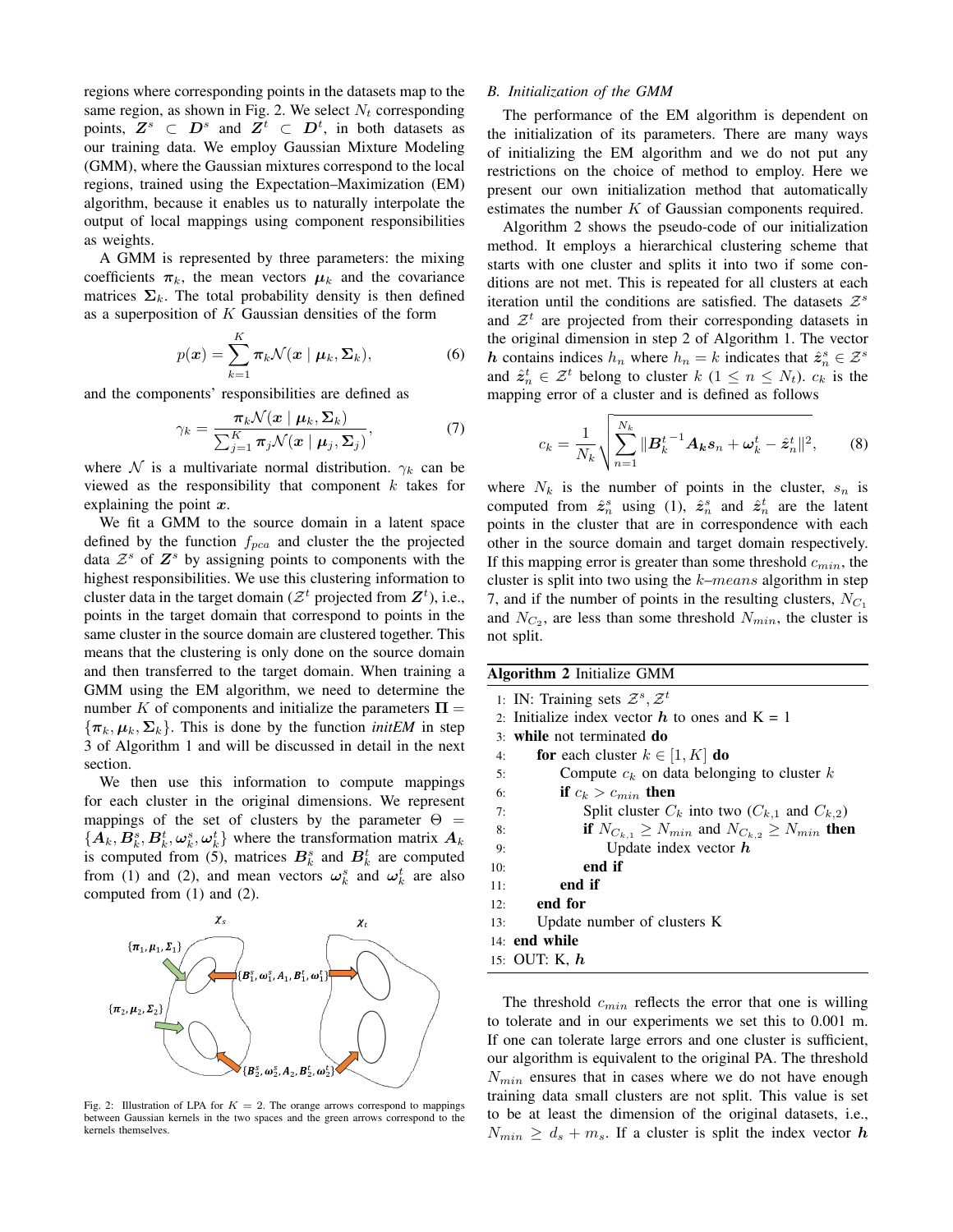is updated accordingly to reflect this. Finally, the number of clusters  $K$  is updated according to how many clusters were split. This procedure terminates when there are no further clusters to split.

The output of this procedure is the number of clusters and the assignment of points to clusters represented by the index vector  $h$ . In practice, we run the initialization procedure multiple times and choose parameters with the highest loglikelihood estimate. This is performed by the function *initEM* in step 3 of Algorithm 1. This result is then used in function *fitGMM* in step 4 of Algorithm 1 to train the GMM. This is repeated until the EM algorithm converges.

#### *C. Prediction*

Once the parameters  $\{\Pi, \Theta, f_{pca}\}$  of our model have been learned, we can use the model to transfer points from the source domain to the target domain. For a point  $d_*^s \in D^s$ in the source domain to be transferred to the target domain, we map it onto the latent space by  $f_{pca}$  to obtain point  $p_{\star}$ and compute each Gaussian component's weights using (7),

$$
\gamma_k = \frac{\pi_k \mathcal{N}(\boldsymbol{p}_\star \mid \boldsymbol{\mu}_k, \boldsymbol{\Sigma}_k)}{\sum_{j=1}^K \pi_j \mathcal{N}(\boldsymbol{p}_\star \mid \boldsymbol{\mu}_j, \boldsymbol{\Sigma}_j)}.
$$
(9)

Some components far from the query point will have zero responsibilities and therefore will have no effect on the mapping. To speed up the process for cases with many clusters, one can first find  $M < K$  nearest components to the query point  $p_{\star}$  and only use those in (9). Finally, we map the query point  $d_{\star}^{s}$  in the original dimensions as follows

$$
\boldsymbol{d}_{\star}^{t} = \sum_{j=1}^{K} \gamma_k (\boldsymbol{B}_{k}^{t-1} \boldsymbol{A}_{k} \boldsymbol{z}_{k_{\star}}^{s} + \boldsymbol{\omega}_{k}^{t}), \qquad (10)
$$

where  $z_{k_{\star}}^{s} = B_{k}^{s} (d_{\star}^{s} - \omega_{k}^{s})$  from (1) and K can be replaced by  $M$  when the  $M$  nearest components are used.

## IV. EXPERIMENTS

We conducted experiments on 2 DoF and 3 DoF robots to evaluate the models transferred with our method, and compare against the linear PA [6]. We aim to evaluate the performance of our mapping function and so use robots with the same number of DoFs, although in general this need not be the case. Robots were simulated using the Robotics Toolbox [22] in order to generate the data.

#### *A. 2-Link Planar Robots*

In this experiment we evaluate the effectiveness of our mapping algorithm on 2 DoF robots. Note that the visualization is done in a 2D end-effector workspace and the actual datasets are 4 dimensional, i.e.,  $d_s = d_t = 2$  and  $m_s =$  $m_t = 2$ . We compute a mapping between two 2-link planar robots, from a small set of corresponding points, for speeding up learning of forward kinematics on the target robot. For both robots, the range of the first joint is  $\{0, \frac{\pi}{2}\}\$  radians and for the second joint is  $\{0, \pi\}$  radians. We performed two experiments: in experiment 1, the source robot has link lengths of 0.3 m and 0.25 m, respectively, and the target robot has link lengths of 0.6 m and 0.2 m, respectively; and in experiment 2, we varied the link lengths of the target robot while keeping the links of the source robot fixed. We find correspondences in the joint space by pairing together points from both robots that correspond to the same joint space position. We set the dimension of the latent space for clustering to be 3 and  $N_{min} = 7$  for the two experiments. Fig. 4 shows that the end-effector workspaces of the source robot (Fig. 4a) and the target robot (Fig. 4b) for experiment 1 are not linearly transformable.

We use the LWPR  $[7]$  algorithm – one of the state-of-theart algorithms in robot model learning [3] – to learn forward kinematics of the target robot as the ground-truth model from 10 000 uniformly generated points (RMSE =  $0.0061$ ) m). Fig. 3 shows the performance comparison of the linear method and our non-linear method for different training data sizes for experiment 1. All results are averaged over 100 runs. This experiment shows that LPA offers a more accurate transfer of data and, given enough training data, no further learning for the target robot is required to obtain an accurate model. We achieve convergence to the ground-truth model with about 200 data points. Without transfer, this would not have happened until well over 1000 points. Also, although the linear method converges slightly faster, it does so to a much poorer model.

Fig. 4 shows the error distribution in the source workspace and the target workspace for an instance with 100 training points. It also shows the Gaussian components fitted to the training data, with the ellipses indicating one standard



Fig. 3: Mapping and model errors as functions of training data size. (a) The error in the mapping is measured by the RMSE of the transferred points on the ground-truth data. (b) The error in the transferred model is measured by testing 10 000 random samples from the target robot on the different forward kinematics models.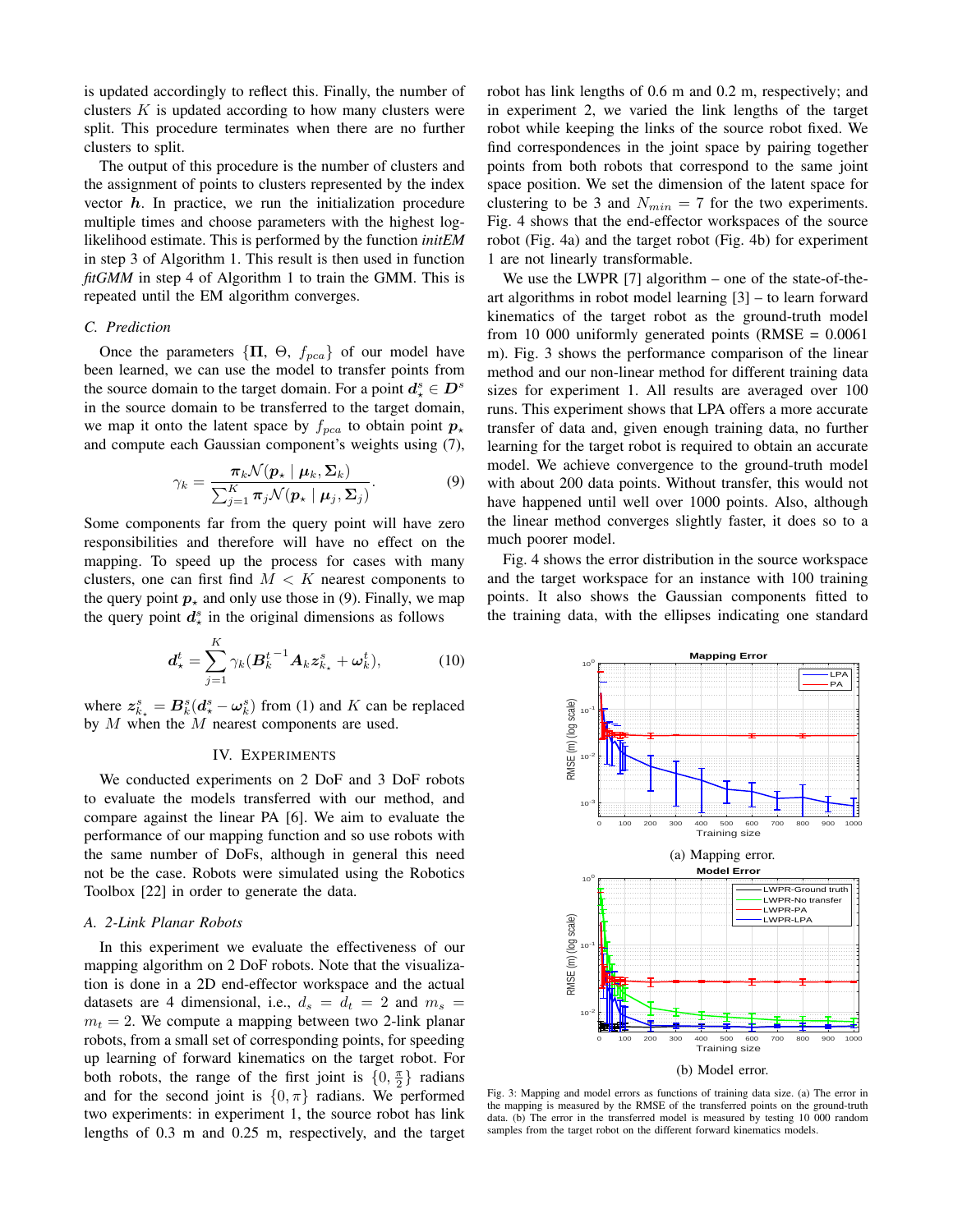

(b) Target workspace.

Fig. 4: Error distributions. The scale of the color bar is meters and for visualization purposes, errors above 1 cm are capped at 1 cm. The ellipses indicate one standard deviation of each Gaussian component.

deviation of each component. Large errors occur in regions where there are either no points or the required transformation is extremely non-linear. In both cases, adding more training data would reduce the mapping errors. Fig. 5 shows





Fig. 6: Mapping and model errors as functions of difference in robot links.

the transferred data of LPA and PA for a training set of 100 points, superimposed over the ground-truth data, to highlight the resulting structures of the transferred data for both methods.

Fig. 5: Modeled workspace regions the state of the material state of the contents of the state of the contents of the contents of the contents of the contents of the contents of the contents of the contents of the content Fig. 6 shows the results for experiment 2. We incremented each link by 0.1 m from 0.1 to 1.5 m and again used a training set of 100 points. The x- and y-axes are the difference between the robots' link 1 and link 2, respectively. We observe that both methods have a zero error along a line in the x-y plane. This occurs when the ratio between the links is the same for both robots, i.e.,  $\frac{L_1^s}{L_2^s} = \frac{L_1^t}{L_2^t}$  where  $L_i^s$ and  $L_i^t$  indicate the *i*-th links of the source robot and target robot, respectively. In this case, the underlying manifold of the target robot is a scaled version of the source robot and therefore the underlying relationship is linear. As this ratio changes the error of the linear mapping increases, while that of LPA stays relatively low. Furthermore, LPA still manages to improve the learning of the target model when the difference of the robots is significant and most of the model errors are under 1 cm. Note that errors are high when the ratios are very dissimilar but these can be reduced with more training data.

#### *B. Forward Kinematics of 3 DoF Robots*

In this experiment we evaluate the effectiveness of our mapping algorithm on 3 DoF robots. The datasets consists of 3 joint variables, i.e.,  $d_s = d_t = 3$ , and 3 end-effector variables, i.e.,  $m_s = m_t = 3$  and the datasets are thus 6 dimensional. In this experiment, clustering the data in the original 6 dimensional space proved sufficient and we set  $N_{min} = 10$ . We map data between two 3 DoF robots with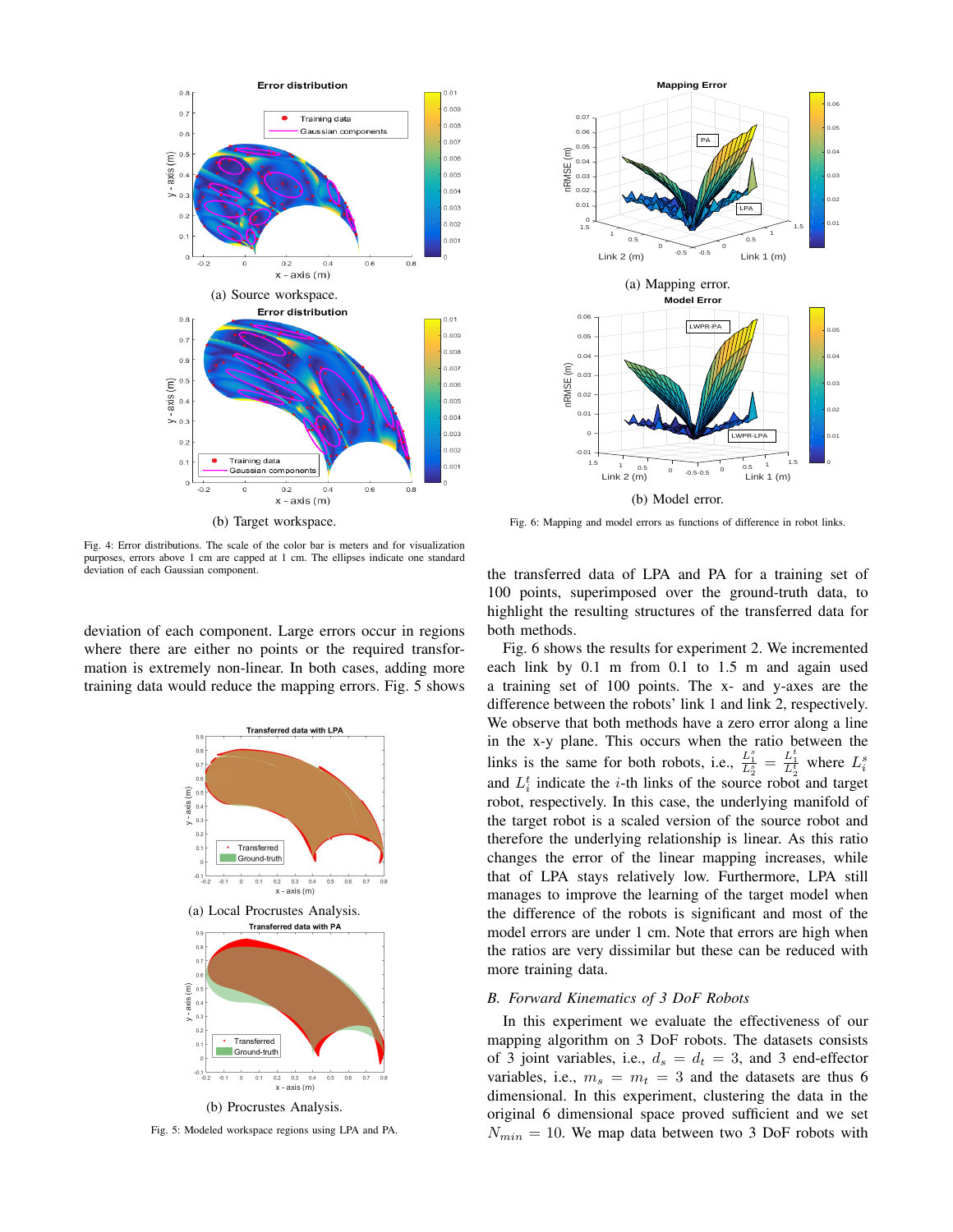two links for speeding up learning forward kinematics on the target robot as before. The links' lengths of both robots are the same as in the previous experiment and the joint limits are as follows:  $\theta_1 \in \left\{ \frac{-\pi}{2}, \frac{\pi}{2} \right\}$  and  $\theta_2, \theta_3 \in \left\{ 0, \frac{\pi}{2} \right\}$ .

We compute the mappings for different training data sizes, ranging from 500 to 10 000 and the size of the ground-truth is 100 000. Results are averaged over 10 runs. As shown in Fig. 7a, the error of our method decreases significantly with more training data, confirming that it successfully captures the non-linear relationship. The linear method converges to a suboptimal transformation and cannot improve when given more data. Fig. 7b shows the success rate of the mapping functions, which is the percentage of points with total error less than 1 cm. This shows the number of points which were accurately mapped according to this threshold.

Transferring using LPA slightly improves learning of the forward kinematics model on the target robot using LWPR, as shown in Fig. 8a. The linear method fails to improve learning of the model because a high percentage of points are inaccurately mapped. Fig. 8b shows the success rate of the models, which is the percentage of test points with error less than 1 cm.

# *C. Trajectory Tracking Transfer*

In this experiment, we also used two 3 DoF robots with two links as in the previous experiment. The links of the source robot are both 0.4 m and those of the target robot are 0.3 and 0.6 m. The joint limits of both robots are as follows:  $\theta_1 \in \{\frac{-\pi}{2}, \frac{\pi}{2}\}, \theta_2 \in \{0, \frac{\pi}{2}\}$  and  $\theta_3 \in \{0, \frac{-\pi}{2}\}.$  The models of the source and target robots are shown in Fig. 9 and Fig. 10, respectively, at the same end-effector position.







Fig. 8: Model performance for varying training data sizes.

The goal of the experiment was to transfer a trajectory from the source robot to the target robot accurately. We used a numerical inverse kinematics method to collect training data in the workspace common to both robots and then we used the data to learn a global mapping between the two robots offline, using both linear and non-linear methods. We then tracked the trajectory – the blue line in both Fig. 9 and 10 – with the source robot in order to collect the joints data corresponding to the workspace trajectory, and transfer it to the target robot – black for the linear method and magenta for our non-linear method. Our method accurately transfers the trajectory to the target robot whereas the linear method, as expected, is not as accurate.

#### V. DISCUSSION

Model learning has become prevalent in robot programming. We are interested in reducing the time spent on